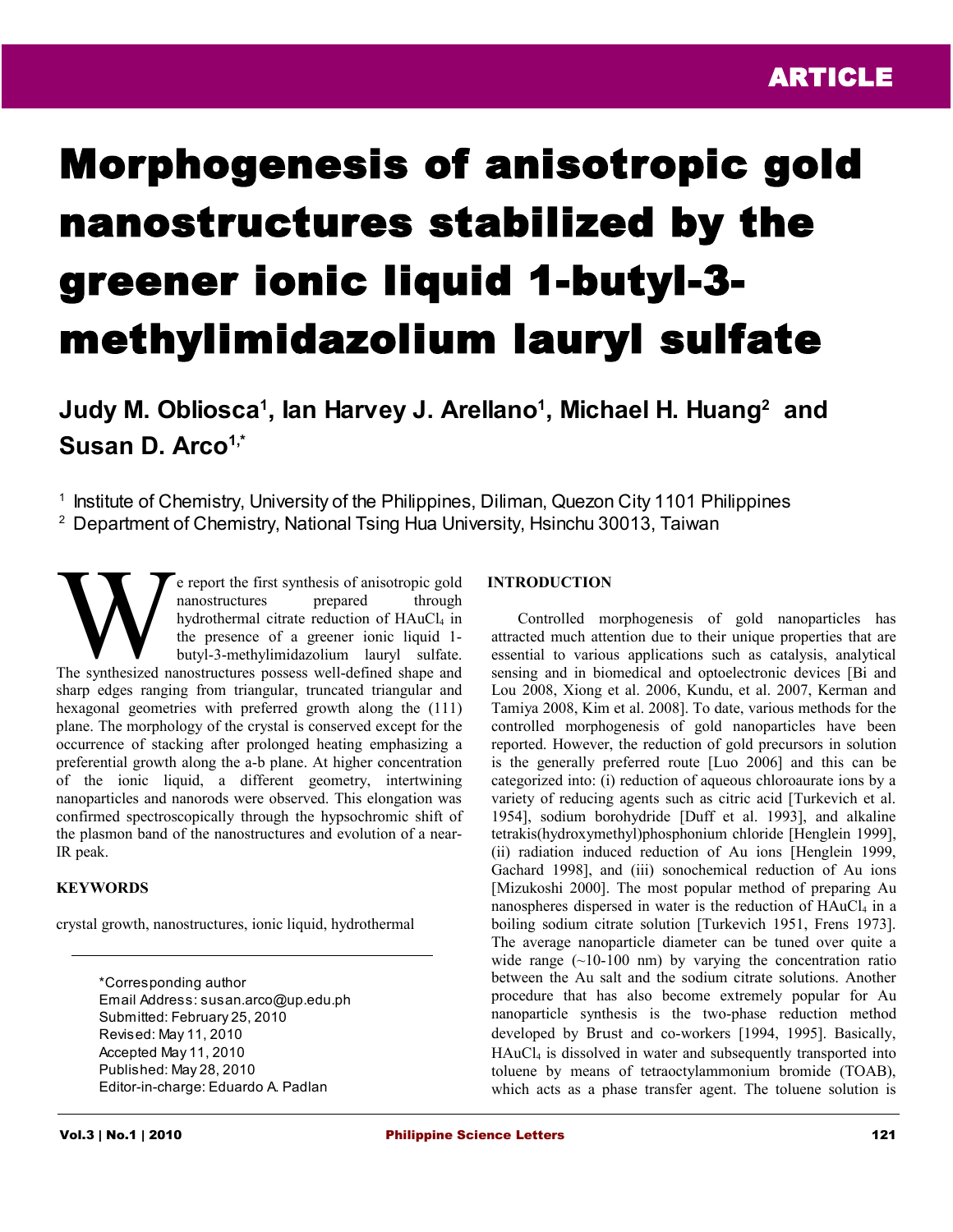mixed with the aqueous solution of sodium borohydride (a strong reducing agent), in the presence of thioalkanes or aminoalkanes, which readily bind to the Au nanoparticles formed. The particle size can be tuned between  $\sim$ 1 nm and  $\sim$ 10 nm by varying the ratio of Au salt and capping agent (thiol/amine). The use of capping agents ranging from simple molecules with compatible functional group, to polymers has been employed to improve the stability of nanostructures in solution [Tomczak et al. 2009].

An emerging strategy in the synthesis of nanoparticles utilizes ionic liquids. Ionic liquids have the potential to make ideal green solvents as they have negligible vapor pressure, making them more environmentally responsible materials than traditional organic solvents. A limited number of syntheses of Au nanoparticles with imidazolium ionic liquid moieties have been reported. Kim and co-workers [2004] were first to report on the one-phase synthesis of Au nanoparticles functionalized with new thiol-containing ionic liquids. They found out that the thiol-containing ILs can act as a highly effective stabilizing agent of Au nanoparticles. Itoh and co-workers [2004] have also reported on the synthesis of Au nanoparticles functionalized with sulfur containing ILs; the Au nanoparticles functionalized with 3, 3'- [disulfanyl bis (hexane-1,6-diyl)] - bis (1-methyl-1Himidazol-3-ium) dichloride were demonstrated to be useful as optical sensors. The preparation of Au nanoparticles functionalized wih a zwitterionic liquid (zwitter-Au) based on imidazolium sulfonate was reported by Tatumi and Fujihara [2005]. Result showed that zwitter-Au has great stability in aqueous solutions with high concentrations of electrolytes, ionic liquids, and protein as the particle size remained the same throughout the process. The interest in these studies is driven by the observation that the interactions of imidazolium-based ionic liquids with metal nanoparticles produce novel properties and enhanced stabilization in these nanoparticles. [Dupont et al. 2002, Scheeren et al. 2003, Huang et al. 2003, Kim et al. 2004]. It is worth noting that some of the ILs used in the above syntheses of Au nanoparticles consist of halide-based anions. However the presence of halides may cause serious concerns if the hydrolysis stability of the anion is poor (e.g., for AlCl<sub>4</sub> and  $PF_6$ ) or when thermal treatment of the utilized ILs is desired [Wasserscheid et al. 2002].

We report herewith the synthesis of anisotropic gold nanostructures prepared through hydrothermal citrate reduction of HAuCl4 in the presence of a halogen-free ionic liquid, based on 1-butyl-3-methylimidazolium cation and lauryl sulfate as halogen-free anion. Plates with lateral sizes of 1-2 microns and thickness of 50-70 nm were produced having various welldefined geometries. Under conditions of high ionic liquid concentration networks of polycrystalline nanoparticles and nanorods of 10-20 nm were formed.

## **MATERIALS AND METHODS**

### **Instrumentation**

<sup>1</sup>H-NMR and <sup>13</sup>C-NMR spectra taken in  $d_6$ -DMSO solvent were recorded on a Varian Mercury 400 and 500 MHz, respectively. FT-IR spectra were measured on a Perkin Elmer Spectrum RX I spectrometer, mass spectra were recorded on a liquid chromatograph mass spectrometer (JEOL JMS-SX102A) and UV–Vis absorption spectra were recorded on spectrophotometer (JASCO V-570). The morphology and electron diffraction pattern of the nanocrystals were examined using transmission electron microscopes, Philips Tecnai 20 and JOEL 2000 FX operated at 200 kV and 160 kV, respectively. PXRD patterns were acquired using a Rigaku MXP<sup>3</sup> diffractometer with a Cu K $\alpha$  radiation at  $\lambda$ =1.5418 Å. SEM images were taken with a scanning electron microscope (JEOL JSM-6330F).

### **Synthesis of 1-butyl-3-methylimidazolium bromide.**

The synthesis of the precursor ionic liquid follows an established method previously reported by our group [Obliosca et al. 2007]. In a two-necked round-bottom flask, a stirred solution of 1-methylimidazole (79.7 mL, 1 mol) and 1 bromobutane (107.4 mL, 1 mol) was heated to 70°C for 48 hours under  $N_2$  atmosphere. The resulting viscous solution was cooled to room temperature, washed with ethyl acetate (3x20 mL) to remove unreacted starting material (that is, excess of 1 bromobutane), and then dried under vacuum at 70-80°C for 5–7 hours to yield  $184g (85%)$  of the product, [BMIM]Br. <sup>1</sup>H-NMR (500 MHz,  $d_6$ -DMSO):  $\delta$  0.766 (t, J=7.5 Hz, 3H), 1.148  $(sxt,J=7.5 \text{ Hz}, 2H), 1.700 \text{ (ant,J=7.0 Hz}, 2H), 3.882 \text{ (s,3H)},$ 4.211 (t,J=7.5 Hz, 2H), 7.881 (d,J=1.5 Hz, 1H), 7.984 (d,J=2.0 Hz, 1H), 9.561 (s, 1H); <sup>13</sup>C-NMR (500 MHz, d<sub>6</sub>-DMSO): δ 13.111, 18.549, 31.286, 35.739, 48.211, 122.090, 123.279, 136.398; FTIR (neat, cm-1): 3460, 3153, 3091, 2960, 2920, 2853, 1637, 1575, 1472, 1382, 1171; ESI-MS: (ESI<sup>+</sup>) m/e 139.17  ${[C_8H_{15}N_2]^+}$ , (ESI<sup>-</sup>) 78.82 (Br<sup>-</sup>), 80.81 (Br<sup>-</sup>).

## **Synthesis of 1-butyl-3-methylimidazolium lauryl sulfate.**

The synthesis of the greener ionic liquid follows an established method previously reported by our group [Obliosca et al. 2007]. A mixture of freshly synthesized and dried [BMIM]Br (10.6 g, 48.4 mmol) and sodium lauryl sulfate  $CH<sub>3</sub>(CH<sub>2</sub>)<sub>11</sub>OSO<sub>3</sub>Na$  (12.6 g, 43.6 mmol) were dissolved in hot water (20 mL). After which water was slowly removed under vacuum at 70–80 °C and then white solids precipitated out. The liquid mixture was transferred to a separatory funnel, then  $CH_2Cl_2$  (45 mL) was added to extract the product. The ionic liquid was in the lower layer, while NaBr was in the upper layer. The clear but slightly yellow viscous organic extract was then washed several times with water (4x5 mL) and the white solid (accounted for NaBr as by-product) was separated out. The washing was repeated until it was bromide-free; 2–3 drops of 0.1 M AgNO3 were added to the washings to confirm the presence/absence of bromide ions. The extract was distilled to get rid of the  $CH_2Cl_2$  solvent and finally dried under  $N_2$  and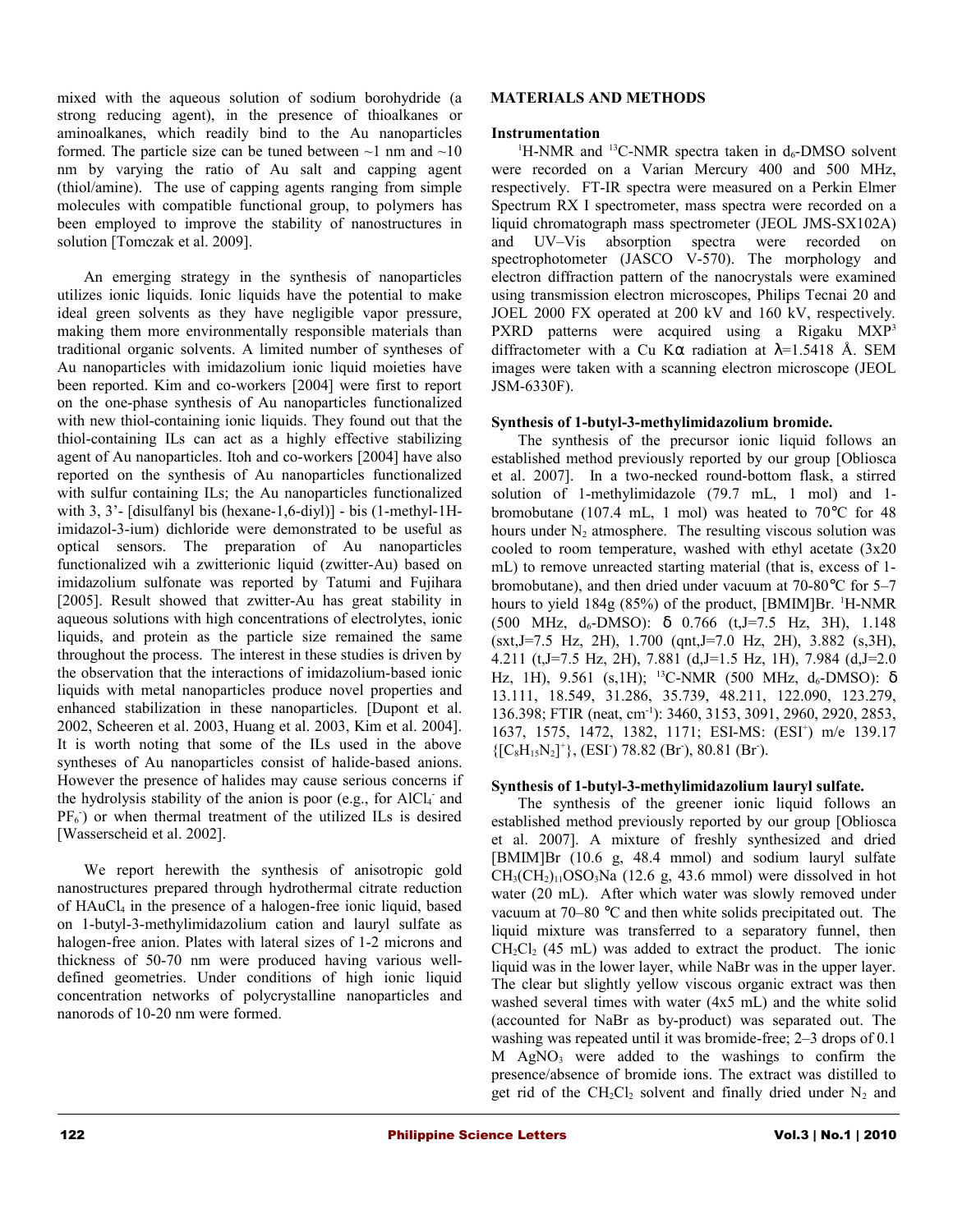vacuum for 5–7 hours to afford 15g (85%) of the product,  $[BMIM][C_{12}H_{25}OSO_3]$ : mp = 48°C. <sup>1</sup>H-NMR (400 MHz, d<sub>6</sub>-DMSO): δ 0.833 (t,J=6.8 Hz, 3H), 0.882 (t,J=7.6 Hz, 3H), 1.221 (m,J=7.6 Hz, 20H), 1.451 (m,J=6.8 Hz, 2H), 1.752 (qnt,J=6.8 Hz, 2H), 3.692 (t,J=6.0 Hz, 2H), 3.845 (s, 3H), 4.158 (t,J=7.2 Hz, 2H), 7.707 (d,J=1.6 Hz, 1H), 7.776 (d,J=1.2 Hz, 1H), 9.120 (s, 1H); <sup>13</sup>C-NMR (500 MHz,  $d_6$ -DMSO):  $\delta$  13.226, 13.892, 18.770, 22.106, 25.538, 28.740, 28.811, 29.051 (3C), 29.086 (2C), 31.313, 31.402, 35.677, 48.468, 65.534, 122.268, 123.589, 136.575; IR (neat, cm-1): 3460, 3153, 3091, 2960, 2920, 2853, 1637, 1575, 1472, 1382, 1274, 1217, 1171, 1069, 990, 814, 762, 723; ESI-MS: (ESI<sup>+</sup>) m/e 139.2 {[C<sub>8</sub>H<sub>15</sub>N<sub>2</sub>]<sup>+</sup>}, (ESI<sup>-</sup>) 265.13  ${[C_{12}H_{25}OSO_3]}$ .

#### **Synthesis of gold plates of various geometries**

The synthesis of gold plates follows a modification of the procedure described by Chu, et al. [2006]. HAuCl<sub>4</sub> (5.0 mL of 0.01 M) and  $[BMIM][C_{12}H_{25}OSO_3]$  (5.0 mL of 0.01 M) were stirred in a round bottom flask and heated at 95°C producing a yellow orange color. In a separate container, trisodium citrate (1.0 mL of 0.025 M) was added to a preheated distilled  $H_2O$ (14.0 mL) at 85°C. Immediately thereafter, the citrate solution was added to the gold precursor solution and the resulting mixture was heated under reflux. Gradual color changes from yellow orange to yellow to colorless and finally to brown were observed. The temperature was raised to boiling for 10 and 60 minutes. To assess the effect of the ionic liquid on the morphology of the product, the synthesis was carried in the absence of the ionic liquid. Furthermore, two sets of ionic liquid to  $AuCl<sub>4</sub><sup>-</sup>$  ratio were evaluated namely, 1:1 and 7:1. The resulting mixtures were cooled, centrifuged and analyzed using

transmission electron microscopy, electron diffraction, scanning electron microscopy and powder x-ray diffraction.

#### **RESULTS AND DISCUSSION**

In this study, 1-butyl-3-methylimidazolium lauryl sulfate,  $[BMIM][C_{12}H_{25}OSO_3]$ , was synthesized by reacting 1methylimidazole with 1-bromobutane and exchanging the bromide ion with sodium lauryl sulfate to afford the ionic liquid. In view of the emerging importance of benign and environmentfriendly ILs, the synthesis of greener ILs based on 1-alkyl-3 methylimidazolium cation with lauryl sulfate as the halogen-free anion was explored. Sodium lauryl sulfate (SLS) is of great advantage because unlike other alkyl sulfates which are made from synthetic alcohol, SLS is a naturally derived surfactant made from whole natural coconut. The formation of the product was verified using <sup>1</sup>HNMR, <sup>13</sup>CNMR-DEPT, FTIR and Mass Spectroscopy. The preparation of  $[BMIM][C_{12}H_{25}OSO_3]$  follows the general reaction presented in Scheme 1.

The function of ionic liquid in the synthesis of gold nanostructures, was evaluated through a comparison of the features of these nanostructures formed with and without the ionic liquid. Figure 1a shows the structures formed in the absence of  $[BMIM][C_{12}H_{25}OSO_3]$  and it is worth noting that particulates with extended aggregation and no defined geometry were formed. However, in the presence of the ionic liquid, a more ordered growth can be observed as shown in Figure 1b. Triangular, truncated triangular and hexagonal plates of 1-2 um lateral size were generated. The well-defined geometry of the nanostructures formed in solution highlights the stabilizing



**Scheme 1.** Synthesis of greener ionic liquid 1-butyl-3-methylimidazolium lauryl sulfate.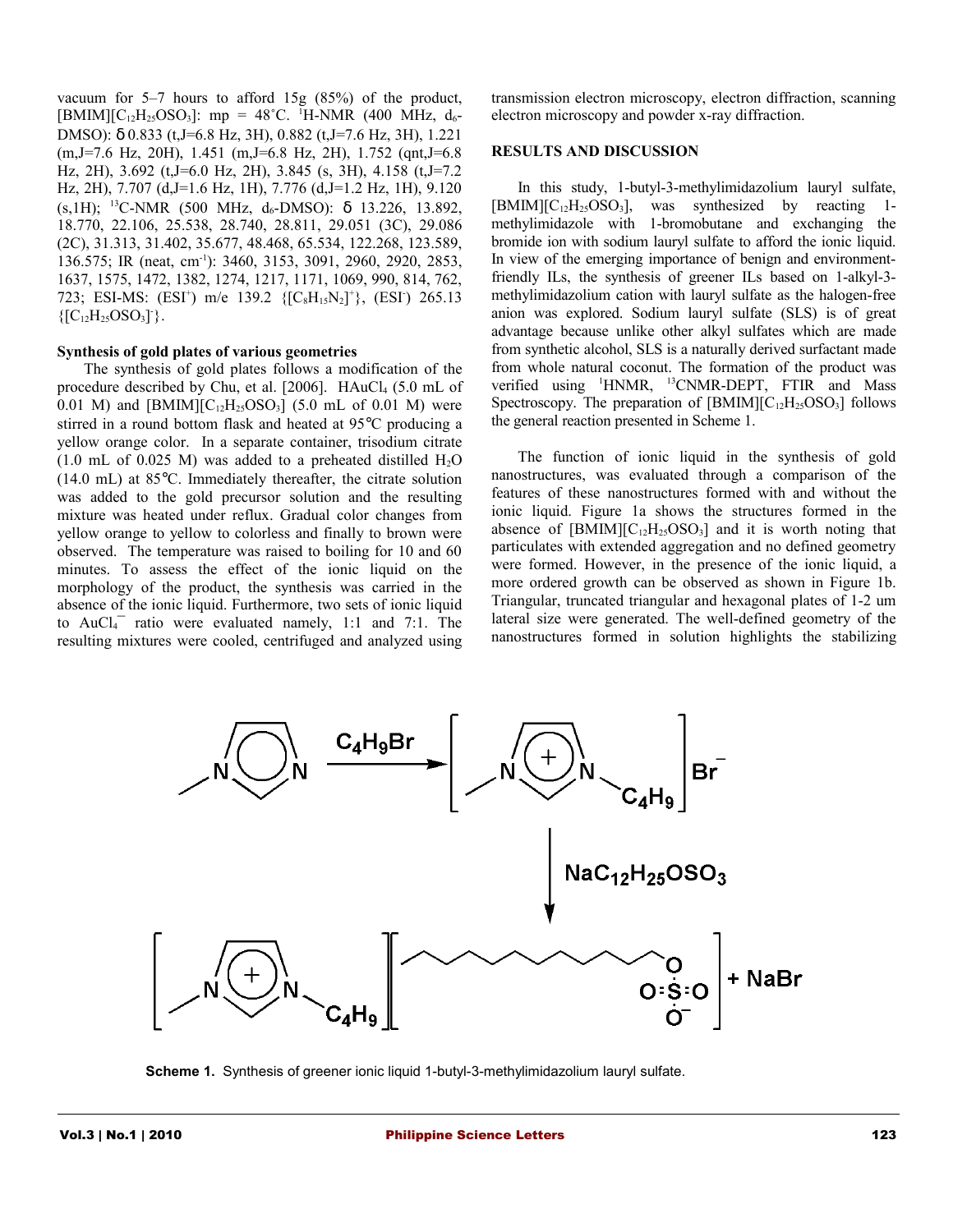

Figure 1. SEM images of structures formed a) without and b) with  $[BMIM][C_{12}H_{25}OSO_3]$ .

effect of the capping agent used. In the synthetic strategy featured, the ionic liquid acted as a capping agent possibly through the micellar stabilization of the Au nanoparticles, and thus inhibiting their aggregation. The charged imidazole ring of the ionic liquid interacted with the gold precursor through ionic coupling while the alkyl moiety of the ring and the alkyl chain of lauryl sulfate create micellar noncovalent interaction.

The effect of the time of thermal exposure on the morphology of the synthesized Au nanoparticles was evaluated by heating the reaction mixture for 60 minutes under reflux. Figure 2 shows SEM images of Au nanoplates produced at two different reaction times. It was apparent that the mean lateral size was conserved even with prolonged heating. In addition, an extensive stacking of plates was evident after prolonged heating of the reaction mixture showing preferential crystal growth along the a-b plane. This preference is supported by the XRD pattern in Figure 3c.

Representative SEM images of nanoplates with triangular and hexagonal geometries are shown in Figures 3a and 3b, respectively. The lateral size of these structures ranges from 1 –



**Figure 2.** SEM images of nanoplates formed at a reaction time of a) 10 minutes, and b) 60 minutes.

2 microns with a thickness of 50-70 nm. It is evident from Figure 3b that these structures are very thin such that the outline of the underlying plate is already visible. Figure 3c shows the Xray diffraction (XRD) pattern of the anisotropic nanostructures. The five peaks show prominent Bragg diffraction that are indexed as (111), (200), (220), (311) and (222) planes of the face-centered cubic gold which agree well with the SAED pattern (inset). The ratio of intensities of the (200) and (111) peaks is 0.25, and is lower than the standard value of 0.53. Likewise, the ratio of (220) and (111) is 0.11, and is only 1/3 of the standard value. These observations indicate that the nanoplates are dominated by the (111) facets which lie parallel to the a-b plane of the substrate surface [Sun et al. 2004].

In addition to the synthesis of Au nanoparticles at a 1:1 ionic liquid to HAuCl<sub>4</sub> concentration ratio, a second synthesis at a 7:1 concentration ratio was also carried out. An assessment of the effect of the concentration on the morphology of the nanostructures was made through a comparison of results from the above syntheses. Interestingly, the modification produced nanoparticles and nanorods with size range of 10-20 nm instead of producing nanoplates. Moreover, these structures do not exist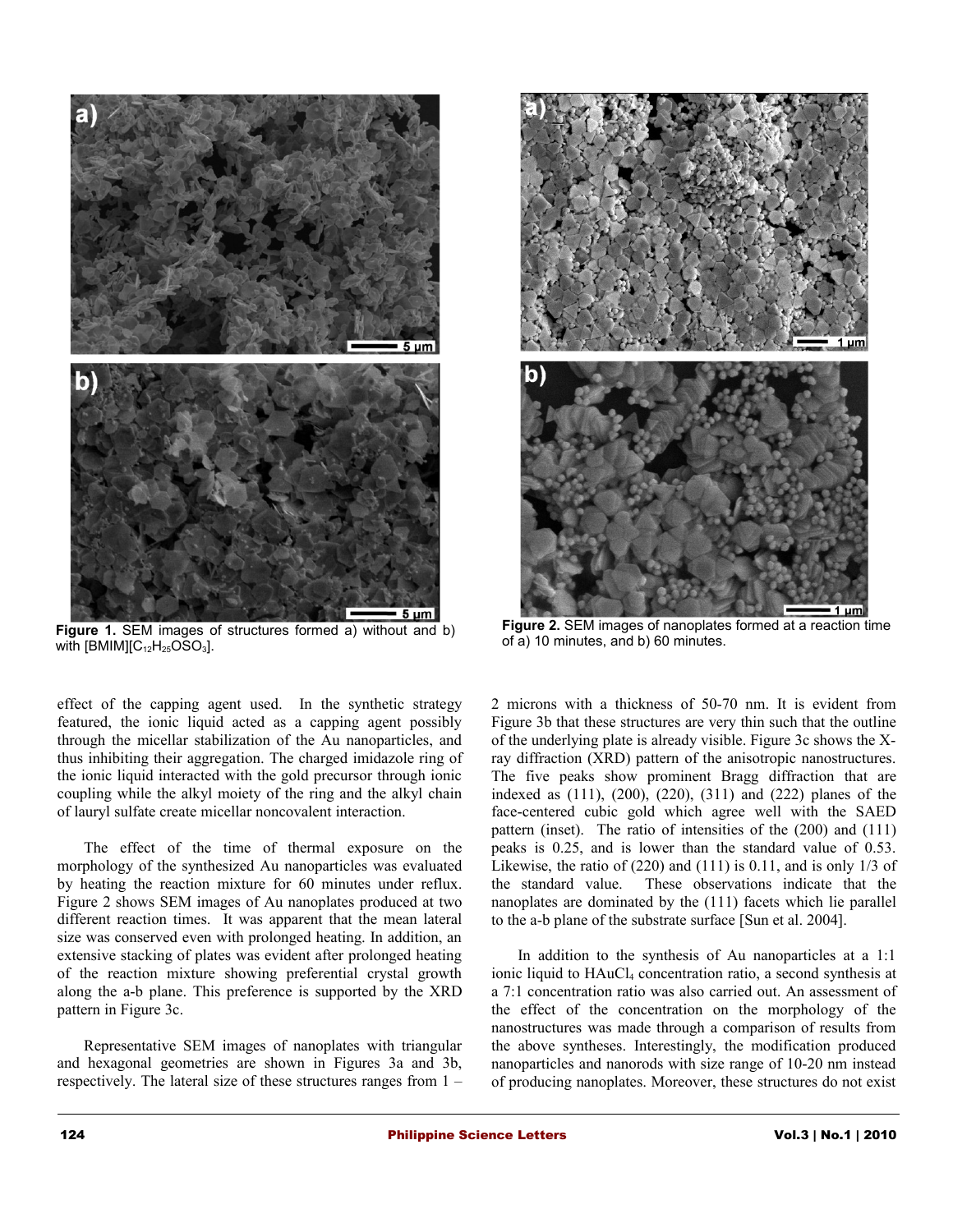

**Figure 3.** Au nanoplates with 1-2 um lateral size and 50-70 nm thickness with a) triangular, and b) hexagonal geometries. c) powder XRD pattern (inset: SAED pattern).

as individual particles but are intertwined networks as shown in Figure 4a. This phenomenon may be attributed to the micellar stabilization effected by  $[BMIM][C_{12}H_{25}OSO_3]$ . At high concentration of the ionic liquid (7:1/ionic liquid:HAuCl4), micelles were formed trapping the precursors and inhibiting extensive crystal growth during reduction thus producing very small anisotropic particles. Figure 4b shows the SAED pattern indicating a polycrystalline product. The optical property of these nanoparticles was investigated by means of uv-visible spectroscopy as shown in Figure 4c. Both spectra show absorption around 520 nm which is attributed to the surface plasmon resonance of spherical gold nanoparticles. The absorption band at the onset of reaction is seen at 525 nm. After 40 minutes, a hypsochromic shift from 525 nm to 516 nm was

observed. In addition, the evolution of near-IR absorption, was observed from which the presence of non-spherical nanoparticles [Chili and Revaprasadu 2008] formed by the twinning/fusion of two or more nanoparticles forming rod-like structure was made apparent.

#### **CONCLUSION**

Anisotropic gold nanostructures were synthesized through hydrothermal citrate reduction of HAuCl<sub>4</sub> with 1-butyl-3methylimidazolium lauryl sulfate. The presence of ionic liquid stabilized the formation of nanoplates of a lateral dimension of 1-2 um and thickness of 50-70 nm. The morphology of the crystal was conserved except for the occurrence of stacking after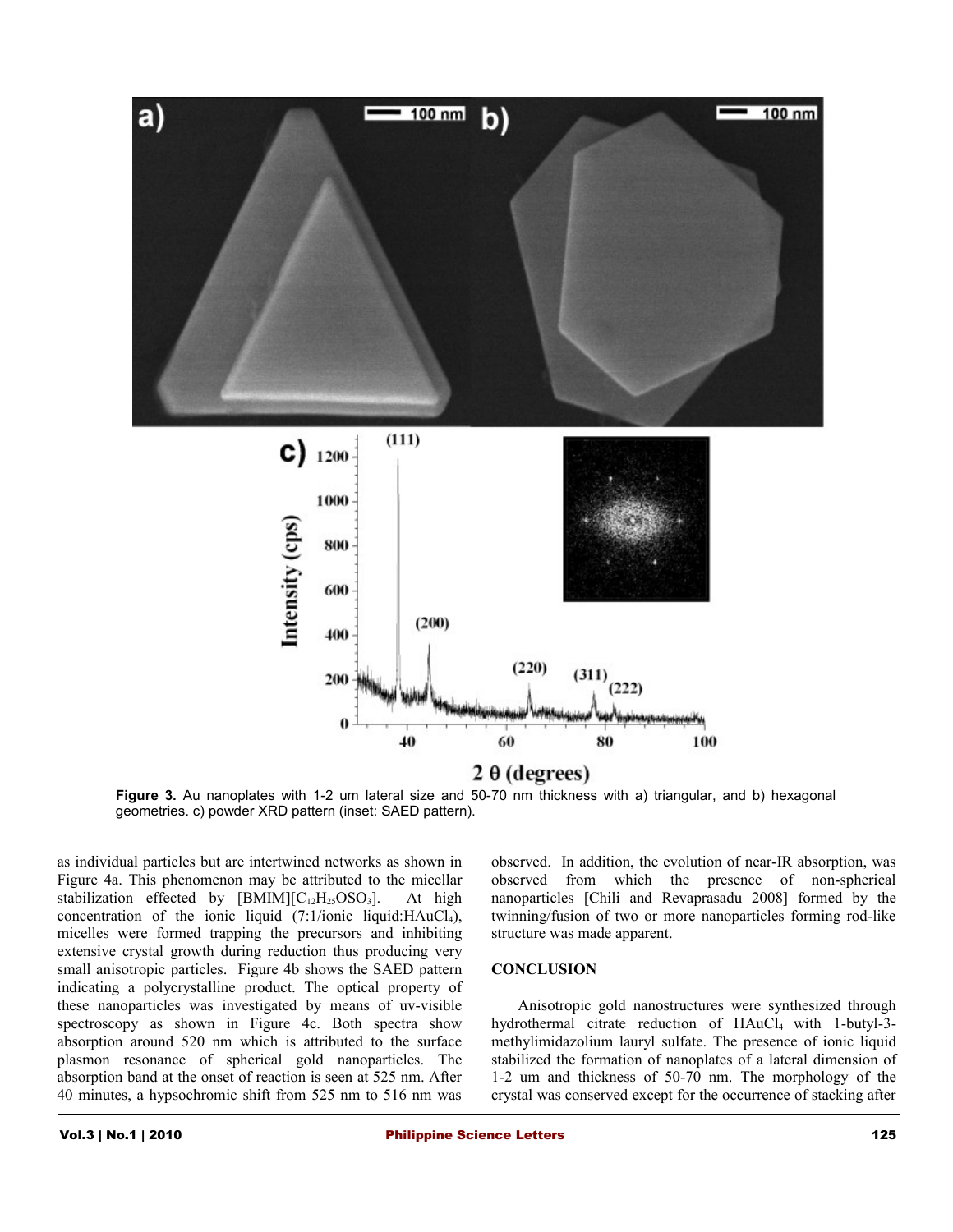

**Figure 4.** a)TEM image of intertwined Au nanoparticles and nanorods. b) SAED pattern showing polycrystalline morphology, and c) UV-visible spectra demonstrating elongation of nanoparticles (solid,  $\lambda$  = 525 nm) to nanorods (dashed,  $\lambda$  = 516 nm, near-IR peak).

prolonged heating emphasizing a preferential growth along the a-b plane. At a high ionic liquid to HAuCl<sub>4</sub> concentration ratio (7:1), formation of intertwined Au nanoparticles and nanorods were observed thereby, exhibiting the effective micellar stabilization of the ionic liquid used in the synthesis.

#### **ACKNOWLEDGEMENT**

The authors gratefully acknowledge the financial support from National Science Council of Taiwan (NSC 93-2113- M-007-049). We thank Hao-Chun Li, Chi-Kuon Yen, and Chi-Liang Kuo for their assistance on NMR, TEM and SEM analyses, respectively.

#### **REFERENCES**

- Bi Y, Lu G. [Morphological controlled synthesis and catalytic](http://www.sciencedirect.com/science?_ob=ArticleURL&_udi=B6TX9-4RKTN76-5&_user=10&_coverDate=06%2F30%2F2008&_alid=1191352027&_rdoc=1&_fmt=high&_orig=search&_cdi=5585&_sort=r&_docanchor=&view=c&_ct=1&_acct=C000050221&_version=1&_urlVersion=0&_userid=10&md5=43498a21c6c68e239b1a6cbc19ddab2f) [activities of gold nanocrystals.](http://www.sciencedirect.com/science?_ob=ArticleURL&_udi=B6TX9-4RKTN76-5&_user=10&_coverDate=06%2F30%2F2008&_alid=1191352027&_rdoc=1&_fmt=high&_orig=search&_cdi=5585&_sort=r&_docanchor=&view=c&_ct=1&_acct=C000050221&_version=1&_urlVersion=0&_userid=10&md5=43498a21c6c68e239b1a6cbc19ddab2f) Mat Lett 2008; 62:2696-2699.
- Brust M, Walker M, Bethell D, Schiffrin DJ, and Whyman R. Synthesis of thiol-derivatised gold nanoparticles in a twophase liquid–liquid system. Chem Commun 1994; 801 – 802.
- Brust M, Walker M, Bethell D, Schiffrin DJ, and Whyman R. Synthesis and reactions of functionalised gold nanoparticles. Chem Commun 1995; 1655 – 1656.
- Chili MM, Revaprasadu N. [Synthesis of anisotropic gold](http://www.sciencedirect.com/science?_ob=ArticleURL&_udi=B6TX9-4SJP788-9&_user=10&_coverDate=08%2F31%2F2008&_alid=1191355221&_rdoc=1&_fmt=high&_orig=search&_cdi=5585&_sort=r&_docanchor=&view=c&_ct=1&_acct=C000050221&_version=1&_urlVersion=0&_userid=10&md5=b57f323f1adfba019c368613895a9d2b) [nanoparticles in a water-soluble polymer.](http://www.sciencedirect.com/science?_ob=ArticleURL&_udi=B6TX9-4SJP788-9&_user=10&_coverDate=08%2F31%2F2008&_alid=1191355221&_rdoc=1&_fmt=high&_orig=search&_cdi=5585&_sort=r&_docanchor=&view=c&_ct=1&_acct=C000050221&_version=1&_urlVersion=0&_userid=10&md5=b57f323f1adfba019c368613895a9d2b) Mat Lett 2008; 62:3896-3899.
- Chu HC, Kuo CH, Huang MH. [Thermal aqueous solution](http://pubs.acs.org/doi/abs/10.1021/ic051758s) [approach for the synthesis of triangular and hexagonal](http://pubs.acs.org/doi/abs/10.1021/ic051758s) [gold nanoplates with three different size ranges.](http://pubs.acs.org/doi/abs/10.1021/ic051758s) Inorg Chem 2006; 45:808-813.
- Duff DG, Baiker A, Edwards PP. A new hydrosol of gold clusters: Formation and particle size variation. Langmuir 1993; 9:2301-2309.
- Dupont J, Fonseca GS, Umpierre AP, Fichtner PFP, Teixeira SR. [Transition-metal nanoparticles in imidazolium ionic](http://pubs.acs.org/doi/abs/10.1021/ja025818u)  [liquids: recyclable catalysts for biphasic hydrogenation](http://pubs.acs.org/doi/abs/10.1021/ja025818u) [reactions.](http://pubs.acs.org/doi/abs/10.1021/ja025818u) J Am Chem Soc 2002; 124:4228-4229.
- Frens G. Controlled nucleation for the regulation of the particle size in monodisperse gold suspensions. Nature Physical Science 1973; 241:20-22.
- Gachard E, Remita H, Khatouri J, Keita B, Nadjo L, Belloni J. Radiation-induced and chemical formation of gold